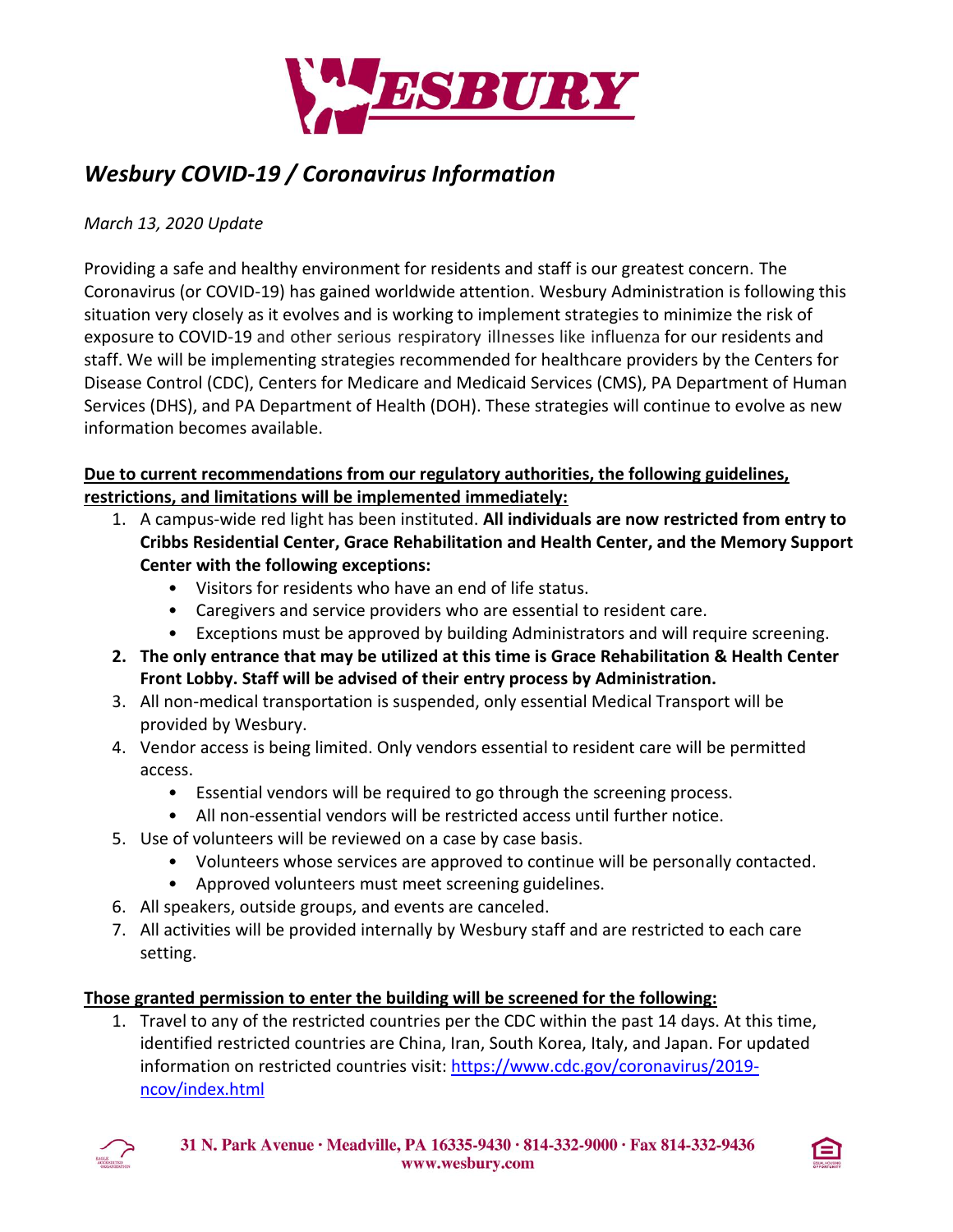

- If "Yes," visitation/return to work will be restricted for 14 days from return.
- 2. For symptoms of respiratory illness, including fever of 99.5 or higher, cough, sore throat, shortness of breath, etc.
	- If "Yes," visitation/return to work may be restricted until symptom-free for 24 hours without fever-reducing medicine.
- 3. A positive test for either influenza or COVID-19; or exposure to someone with or under investigation for influenza or COVID-19.
	- If "Yes," visitation/return to work will be restricted for at least 14 days.
- 4. Traveled by cruise ship or commercial airline; visited a large population area, conference, sports event, concert, casino, theme park, etc.; or have been in any high-risk areas.
	- Visitor If "Yes," visitation will be restricted for at least 14 days.
	- Staff If "Yes," follow mandatory self-monitoring guidance.

## **WHAT CAN YOU DO?**

At present, even the wearing of a mask is not deemed to be adequate protection to stop the spread to residents and staff.

- Wash hands often with soap and water for at least 20 seconds, especially after using the restroom, before eating, after blowing your nose, coughing or sneezing or between tasks.
- Use hand sanitizer with at least 60% alcohol if soap and water are not available.
- Do not touch your face, especially your eyes, nose, and mouth.
- Cover any coughs or sneezes with a tissue, then throw it in the trash can. If you don't have a tissue, cough into your elbow or sleeve. Do NOT use hands.
- Clean surfaces frequently, such as countertops, light switches, cell phones, desk phones, doorknobs, bathroom fixtures, toilets, TV remotes, keyboards, tablets, bedside tables, and any other frequently touched areas.
- If you are sick, stay home until you are feeling better.
- Avoid shaking hands; consider touching elbows instead if you believe personal contact is necessary for a greeting.

Informational literature is available throughout the facilities, and available at *www.wesbury.com*. We kindly ask for your patience and understanding during this time. We will make every effort to keep you updated as changes occur. If you have any further questions, please contact Larry Marsteller at 814-332-9520 or Sheila Bundy at 814-332-9142.

Thank you for your dedication to the safety of our community.